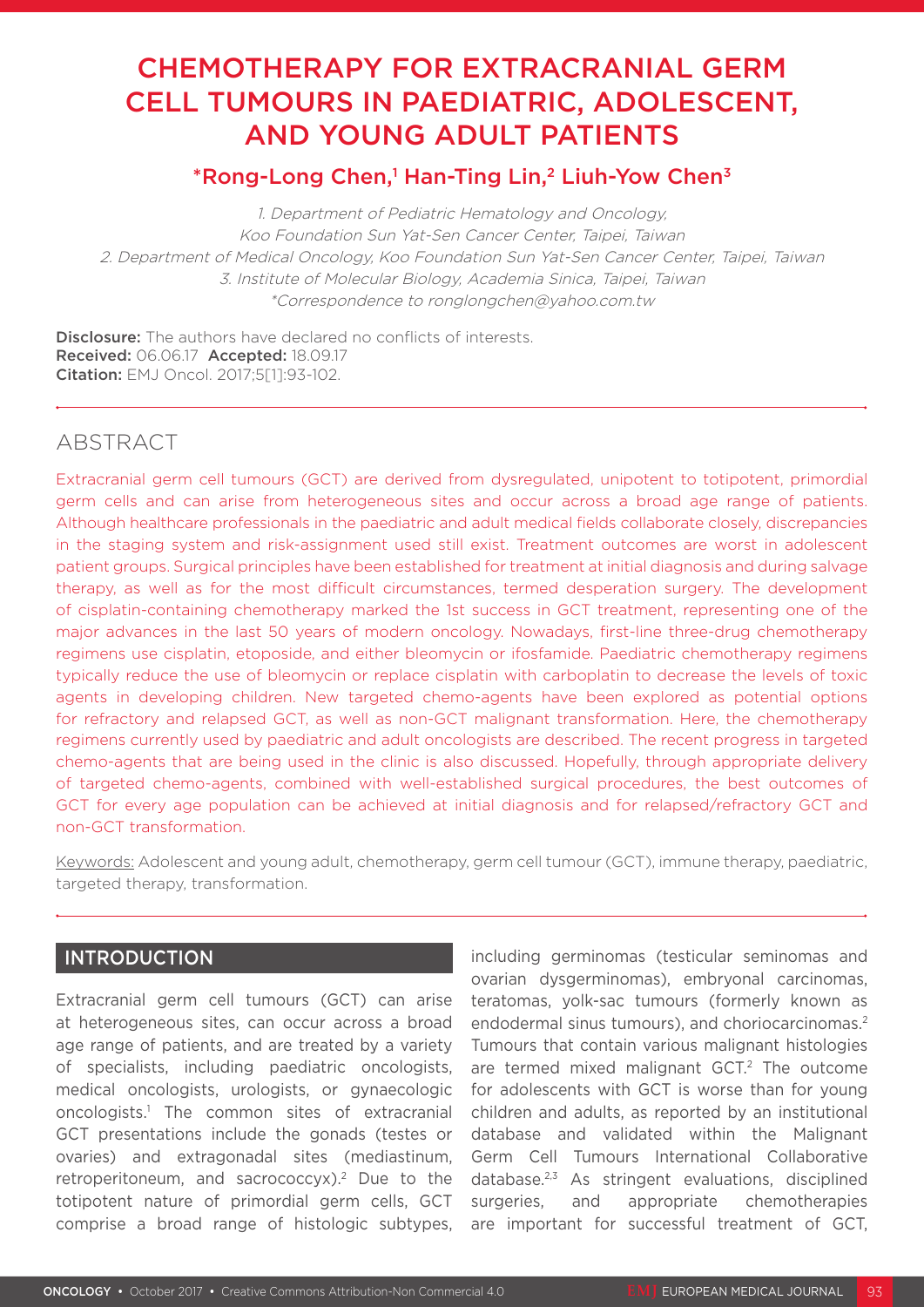the under-representation of adolescents in either paediatric or adult clinical trials might have compounded the poorer outcomes in this particular age group.2 Thus, collaborations between paediatric and adult oncologists, such as in the AO31102 study (the TIGER trial;<sup>4</sup> recruiting patients >14 years old), are welcomed. Current strategies for GCT treatment are comprehensively risk-based and incorporate multi-disciplinary surgical and/or chemotherapy protocols, mainly derived from the experiences of adult testicular GCT management.<sup>5,6</sup> However, there are significant differences in staging and risk assignment among different collaborative groups, especially between paediatric and adult oncology professionals.1,2 Such differences can particularly affect the transitional age population, i.e. adolescents and young adults, who may receive heterogeneous GCT treatment strategies under paediatric or adult staging and risk stratification.

Surgical principles have been defined for GCT treatment at diagnosis, for resection of residual disease post-chemotherapy, as well as for relapsed or refractory disease as salvage or desperation surgery.<sup>5,6</sup> Chemotherapy has been known to improve long-term disease-free survival for GCT patients by 5–10% in those previously treated with actinomycin-D–based regimens, and by 50–60% due to the landmark success of cisplatincontaining regimens since the 1970s.<sup>7</sup> Given the toxicities associated with cisplatin-based regimens, including adverse effects on reproductive health and hearing impairment, especially in children and young adults, these regimens have evolved and diversified, particularly in the first-line treatment setting, without compromising the results.<sup>1,2</sup> The best salvage chemotherapy regimens have yet to be defined for relapsed/refractory GCT.

| <b>Systems</b>                                                           | Low risk/good prognosis                      | Standard risk/intermediate<br>Poor risk/poor prognosis<br>prognosis        |                                                                                  |  |
|--------------------------------------------------------------------------|----------------------------------------------|----------------------------------------------------------------------------|----------------------------------------------------------------------------------|--|
| <b>MaGIC</b>                                                             | T/O/EG<br>COG Stage I<br>Any age             | T/O/EG<br>COG Stage II-IV<br>Age <11 years                                 | Testicular<br>COG Stage II-IV<br>Age $\geq$ 11 years<br>IGCCCG intermediate/poor |  |
|                                                                          |                                              | Testicular<br>COG Stage II-IV<br>Age $\geq$ 11 years<br><b>IGCCCG</b> good | Ovarian<br>COG Stage IV<br>Age $\geq$ 11 years                                   |  |
|                                                                          |                                              | Ovarian<br>COG Stage II-III<br>Age $\geq$ 11 years                         | EG<br>COG Stage III-IV                                                           |  |
|                                                                          |                                              | Extragonadal<br>COG Stage II<br>Age $\geq$ 11 years                        |                                                                                  |  |
| <b>IGCCCG</b> (excludes<br>clinical Stage I for<br>prognosis assignment) | Seminoma<br>T/O/EG<br>No EPVM<br>Normal STM  | Seminoma<br>T/O/EG<br>With EPVM<br>Normal STM                              | Non-seminoma<br>Mediastinal primary<br>or high STM‡ or EPVM                      |  |
|                                                                          | Non-seminoma<br>GN/RP<br>No EPVM<br>Low STM* | Non-seminoma<br>GN/RP<br>No EPVM<br>Intermediate STM#                      |                                                                                  |  |

#### Table 1: Trichotomous categorisation of extracranial germ cell tumour by MaGIC and IGCCCG.

\*Low STM: AFP <1,000 ng/mL, HCG <5,000 U/L, LDH <1.5 x ULN; # Intermediate STM: AFP 1,000– 10,000 ng/mL or HCG 5,000–50,000 U/L or LDH 1.5–10 x ULN; ‡High STM: AFP >10,000 ng/mL or HCG >50,000 U/L or LDH >10 x ULN.

AFP: alpha-fetoprotein; COG: Children's Oncology Group; EG: extragonadal; EPVM: extrapulmonary visceral metastases; GN: gonadal; HCG: human chronic gonadotropin; IGCCCG: International Germ Cell Cancer Collaborative Group; LDH: lactate dehydrogenase; MaGIC: Malignant Germ Cell Tumours International Collaborative; RP: retroperitoneal; STM: serum tumour markers; T/O/EG: testicular/ovarian/extragonadal; ULN: upper limit of normal.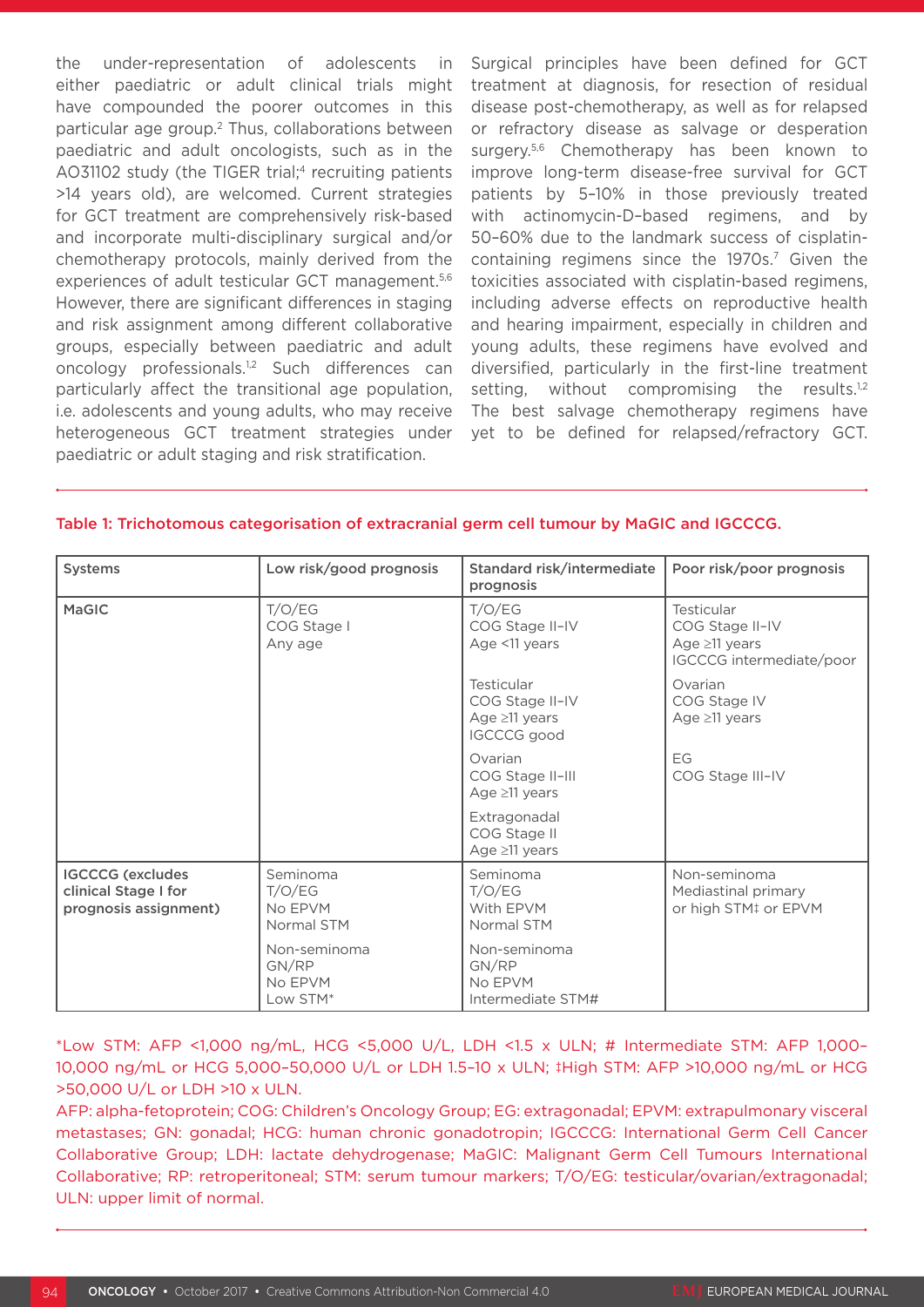In addition, current chemotherapy regimens are not effective in GCT-associated synchronous haematological malignancies, non-haematological solid malignancies, or late non-GCT malignant transformation.8,9 However, new targeted chemoagents, with or without immune modulation and stem cell transplantation, may improve the outcomes of these conditions. We review the current use of chemotherapy for extracranial GCT in paediatric, adolescent, and young adult patients, and highlight the differences in the approaches used by various collaborative groups.

#### UPFRONT CHEMOTHERAPY

#### Risk Assignment Before First-Line Chemotherapy

Suitable staging of newly diagnosed GCT is essential before initiating chemotherapy to ensure appropriate risk assignment. Well-known and comprehensive staging systems for GCT include the American Joint Committee on Cancer (AJCC) TNM system for testicular GCT, the International Federation of Gynecology and Obstetrics (FIGO) system for ovarian GCT, and the Children's Oncology Group's (COG) staging system for testicular/ovarian/extragonadal GCT.<sup>1,10,11</sup> These different staging systems may imply different chemotherapy strategies; for example, whether chemotherapy is indicated in subsets of immature teratomas differs between gynaecological and paediatric oncologists.12,13 In this context, a recent pooled analysis of patients with ovarian immature teratomas showed similar outcomes between 98 paediatric patients (treated mostly with surgery alone) and 81 adult patients (treated with both surgery and chemotherapy), and recurrences were limited almost exclusively to patients with Grade 3, Stage III or IV tumours.14 Table 1 illustrates two major risk assignment systems that were developed according to data on paediatric (the Malignant Germ Cell Tumors International Collaborative) and adult (the International Germ Cell Cancer Collaborative Group) GCT populations. Both systems trichotomously categorise GCT patients into low-risk/good-prognosis, standardrisk/intermediate-prognosis, and poor-risk/poorprognosis groups.15,16 Both risk assignment systems take into account the primary tumour sites, histologic features, metastases, and serum tumour markers, though only the Malignant Germ Cell Tumors International Collaborative considers the influence of age, especially in the youngest

population. An observation-only strategy, with active surveillance prescribed after initial surgery, has been applied to patient subsets according to different definitions in clinical Stage I/II, as well as in low-risk/good-prognosis GCT groups. Although once a standard treatment, adjuvant radiotherapy directed to the retroperitoneal lymph nodes for Stage I seminomas to reduce relapse has been largely abandoned due to the increased risk of secondary malignancies.<sup>17</sup> Chemotherapy has been recommended for most standard-risk/intermediateprognosis and poor-risk/poor-prognosis groups in the first-line neo-adjuvant or adjuvant setting. Incorporation of new biological agents with novel combination chemotherapies has been attempted in the context of refractory or relapsed GCT, as well as non-GCT transformation.

#### First-Line Chemotherapy Regimens

The standard BEP (bleomycin, etoposide, cisplatin) regimen, involving three weekly bleomycin treatments per 21-day cycle, remains the most popular GCT treatment.18 This standard BEP regimen, given for one to four cycles mainly in adult testicular GCT studies, has produced better outcomes in randomised trials compared to regimens substituting carboplatin for cisplatin or regimens that reduce or eliminate bleomycin.<sup>19,20</sup> However, the paediatric PEB regimen (also bleomycin, etoposide, cisplatin), with a reduced frequency of bleomycin treatment to once every 3 weeks (i.e. once per cycle) concerning pulmonary toxicities in the developing lungs of children, has resulted in a 6-year event-free survival of 95.0% and overall survival of 95.7% in a paediatric GCT multicentre trial.<sup>21</sup>

In instances where bleomycin-induced pulmonary complications are a concern, the VIP/PEI (etoposide, ifosfamide, cisplatin) regimen is an appropriate alternative that has been shown to have non-inferior results (2-year failure-free survival of 63% versus 60% and overall survival of 74% versus 71%) compared to the standard BEP regimen in a randomised trial.<sup>22</sup> Rates of pulmonary morbidities and mortalities after second-look surgery for mediastinal non-seminomatous GCT have been decreased using neo-adjuvant VIP compared to those using the standard BEP regimen.<sup>23</sup>

Carboplatin has been given as a first-line, adjuvant non-radiotherapy measure to reduce the relapse rate for clinical Stage I seminoma in adult patients.<sup>24</sup> Adjuvant chemotherapy with the EP (etoposide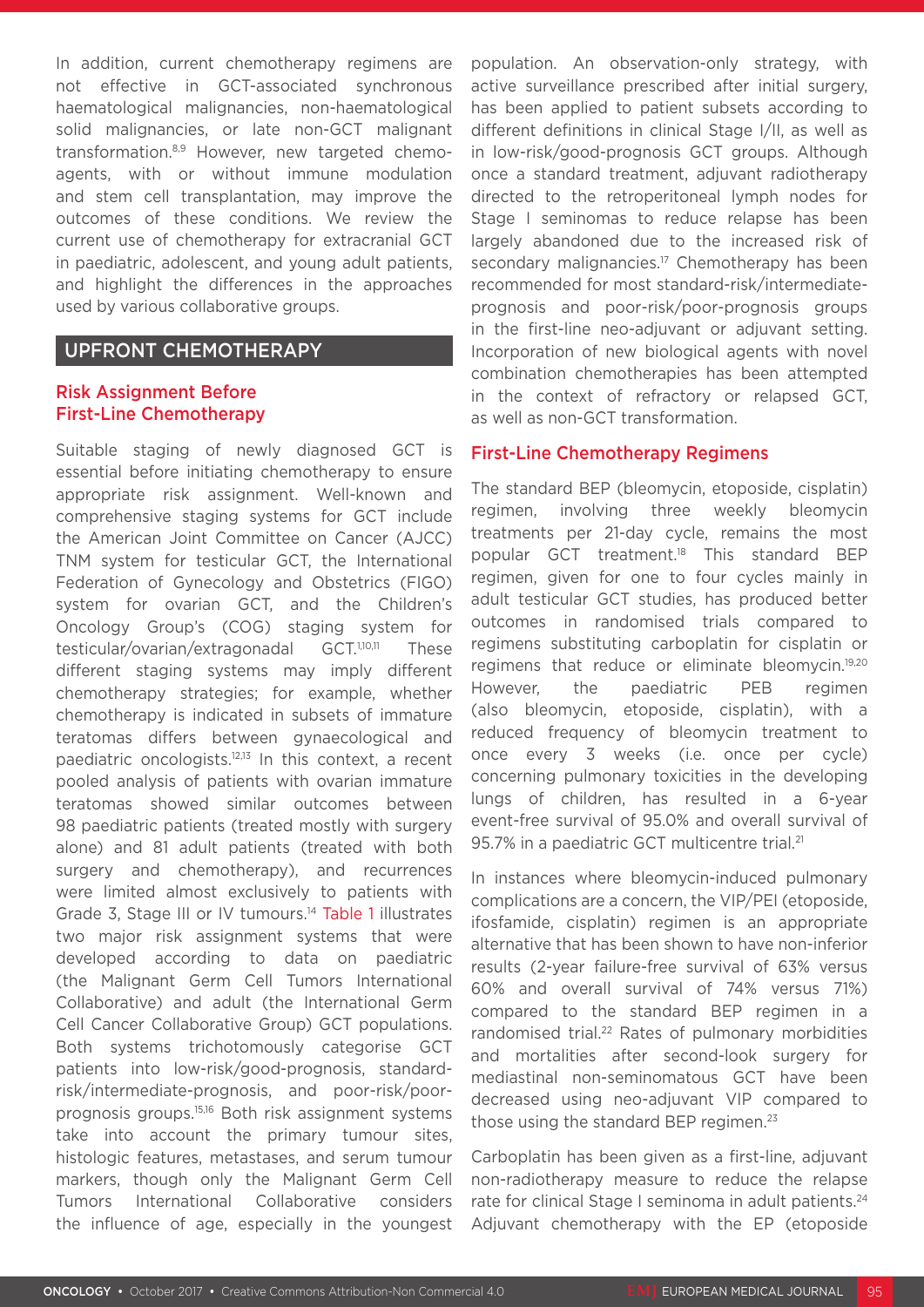and cisplatin) regimen has been given for Stage II non-seminomatous GCT after retroperitoneal lymph node dissection in order to prevent relapse.<sup>25</sup> Although trials in adults have shown carboplatin to be inferior to cisplatin, the JEB (carboplatin, etoposide, bleomycin) regimen, which substitutes carboplatin (using higher doses than prescribed in the adult trials) for cisplatin, has shown 88% and 91% 5-year event-free survival and overall survival, respectively, in a multicentre childhood GCT trial, with no reports of sensorineural hearing loss.<sup>26</sup>

Attempts at incorporating other chemotherapeutic agents to the standard regimens have shown mixed results. Combining cyclophosphamide with PEB for paediatric GCT patients in the poor-risk category showed no clear improvement in event-free survival.<sup>27</sup> A single arm Phase II trial introducing paclitaxel in the TIP (paclitaxel, ifosfamide, cisplatin) regimen, adapted for outpatient administration, has generated excellent outcomes, with impressive statistics for 3-year progression-free survival (63% and 90% for poor-prognosis and intermediate-prognosis patients, respectively) and for overall survival (87% and 100% for poor-prognosis and intermediate-prognosis patients, respectively) when given as the first-line chemotherapy for GCT patients.28 This, however, should be considered experimental until further investigation and confirmation.

Many studies, both in paediatric and adult trials, have tried acceleration or intensification of chemotherapy, as well as dose escalation after the 1st cycle, in attempts to improve the outcome of GCT. Most of these studies have not resulted in prominent improvements and were associated with unacceptable toxicities.<sup>29</sup> One exception is that a marginal improvement in 3-year progression-free survival (59% versus 48%) was shown in a randomised trial for the dose dense arm incorporating agents, including paclitaxel, ifosfamide, and oxaliplatin, compared to the continuing standard BEP arm in subsets of patients whose tumour markers declined only slowly. The regimen, however, failed to show a significant difference in overall survival.<sup>30</sup>

| Chemotherapy                                                               | <b>Dosage</b>                                                             | Duration per cycle                        | <b>Results</b>                                                          |  |  |  |  |
|----------------------------------------------------------------------------|---------------------------------------------------------------------------|-------------------------------------------|-------------------------------------------------------------------------|--|--|--|--|
| Modified PEI (second-line with 72.6% IPFSG intermediate-to-very high risk) |                                                                           |                                           |                                                                         |  |  |  |  |
| Ifosfamide<br>Etoposide<br>Cisplatin                                       | 2,500 mg/m <sup>2</sup><br>100 mg/m <sup>2</sup><br>33 mg/m <sup>2</sup>  | Days 1-2<br>Days 3-5<br>Days 3-5          | CR: 18.5%; PRm-: 35.4%<br>PFS 2-year: 34.3%<br>OS 5-year: 42.1%         |  |  |  |  |
| TIP (second-line with previous favourable chemotherapy response)           |                                                                           |                                           |                                                                         |  |  |  |  |
| Paclitaxel<br>Ifosfamide<br>Cisplatin                                      | 250 mg/m <sup>2</sup><br>1,500 mg/m <sup>2</sup><br>$25 \text{ mg/m}^2$   | Day 1<br>Days 2-5<br>Days 2-5             | CR: 70%<br>PFS 2-year: 65%<br>DFS: 63%                                  |  |  |  |  |
| GIP (only a previous CR to first-line chemotherapy eligible)               |                                                                           |                                           |                                                                         |  |  |  |  |
| Gemcitabine<br>Ifosfamide<br>Cisplatin                                     | 1,000 mg/m <sup>2</sup><br>1,200 mg/m <sup>2</sup><br>$20 \text{ mg/m}^2$ | Day 1 and 5<br>Days 1-5<br>Days 1-5       | CR: 54%, PRm -: 24%<br>PFS: 51% (median FU 35 months)<br>OS 2-year: 73% |  |  |  |  |
| GO (89% HDCT failure, 63% cisplatin-refractory)                            |                                                                           |                                           |                                                                         |  |  |  |  |
| Gemcitabine<br>Oxaliplatin                                                 | 1,000 mg/m <sup>2</sup><br>130 mg/m <sup>2</sup>                          | Day 1 and 8<br>Day 1                      | CR: 9%, PRm-: 6%, PRm+: 31%<br><b>DFS: 11%</b>                          |  |  |  |  |
| TG (all HDCT failure)                                                      |                                                                           |                                           |                                                                         |  |  |  |  |
| Paclitaxel<br>Gemcitabine                                                  | 100 mg/m <sup>2</sup><br>1,000 mg/m <sup>2</sup>                          | Day 1, 8, 15<br>Day 1, 8, 15              | CR: 19%, PR: 13%<br><b>DFS: 16%</b>                                     |  |  |  |  |
| TPG (beyond second-line)                                                   |                                                                           |                                           |                                                                         |  |  |  |  |
| Paclitaxel<br>Cisplatin<br>Gemcitabine                                     | 100 mg/m <sup>2</sup><br>50 mg/m <sup>2</sup><br>800 mg/m <sup>2</sup>    | Day 1 and 8<br>Day 1 and 8<br>Day 1 and 8 | CR: 11%, PRm -: 39%<br>PFS 2-year: 15%<br>OS 2-year: 30%                |  |  |  |  |

#### Table 2: Selected chemotherapy regimens for salvage of germ cell tumours.

CR: complete response; DFS: disease-free survival; FU: follow-up; HDCT: high-dose chemotherapy; IPFSG: International Prognostic Factor Study Group; OS: overall survival; PFS: progression-free survival; PR: partial response; PRm-: partial response with a marker normalisation; PRm+: partial response with a marker elevation.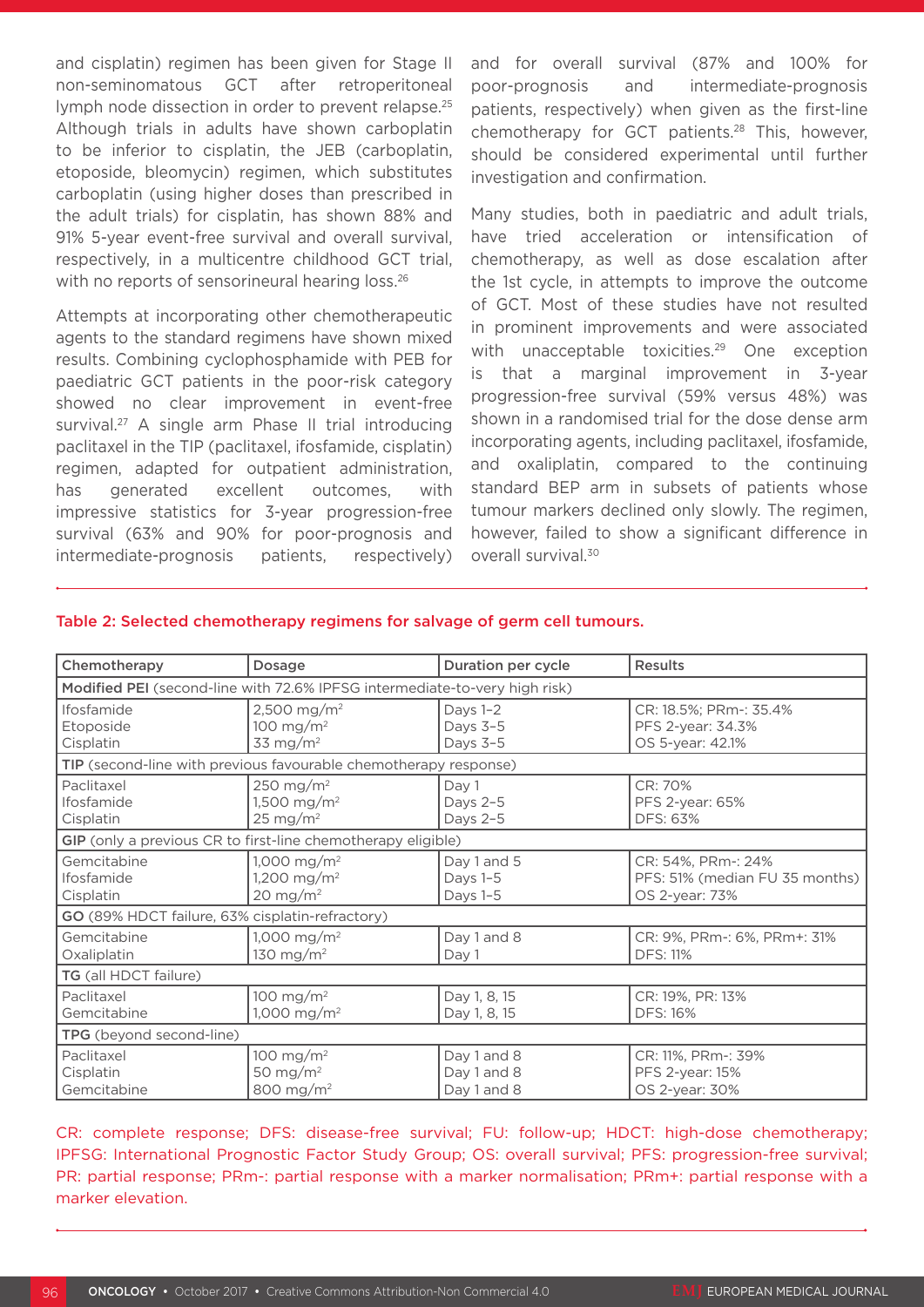# SALVAGE CHEMOTHERAPY FOR RELAPSED OR REFRACTORY GERM CELL TUMOURS

### Risk Assignment for Relapsed or Refractory Germ Cell Tumours

In a meta-analysis by the International Prognostic Factors Study Group, the 2-year progression-free survival of relapsed GCT after treatment with first-line cisplatin-containing chemotherapy ranged from 6% for the very-high-risk group to 75% for the very-low-risk group.<sup>31</sup> Accordingly, a comprehensive risk assignment strategy stratified patients into five prognostic subgroups on the basis of histology, primary tumour location, response to first-line therapy, tumour marker concentrations, and sites of metastases (liver, brain, and bone).<sup>31</sup> Clinical Stage I or good-prognosis adult patients with seminoma or non-seminoma who relapse under a surveillance strategy should be treated with 3-4 cycles of BEP or VIP, with the same recommendation under the risk assignment strategy for *de novo* metastases.6 Similarly, PEB chemotherapy has been applied in relapsed pre-pubertal paediatric GCT patients with excellent outcomes after surveillance strategies.<sup>32</sup> For GCT patients who relapsed after first-line cisplatin-containing chemotherapy, it is still under debate if conventional dose chemotherapy (CDCT) is adequate, or if high-dose chemotherapy (HDCT) followed by autologous stem cell transplantation is indicated for effective salvage. An international prospective multicentre trial (TIGER study)4 comparing initial salvage HDCT with CDCT is currently ongoing to answer this question.

#### Conventional Dose Chemotherapy

Traditionally, most CDCT regimens for patients with metastatic GCT relapsing after first-line chemotherapy include cisplatin and ifosfamidecontaining three-drug combinations. Combinations of cisplatin and ifosfamide with either etoposide (VIP/PEI) or vinblastine (VeIP) have long been used as salvage therapy for relapsed patients after first-line BEP chemotherapy.33,34 Recently, Phase II multicentre trials of paclitaxel or gemcitabine in combination with ifosfamide and cisplatin (TIP and GIP, respectively) have achieved higher response rates, as well as improved survival (Table 2).<sup>35,36</sup> A single-institute paediatric Phase II trial using a precise delivery scheme for deep regional hyperthermia in conjunction with CDCT (PEB), has shown satisfactory results, mainly for localised

relapsed sacrococcygeal or retroperitoneal GCT.<sup>37</sup> Other new combinations, such as gemcitabine plus oxaliplatin, paclitaxel plus gemcitabine, or paclitaxel plus cisplatin plus gemcitabine, have shown responses in the most refractory subsets of GCT using observational studies (Table 2).<sup>38-40</sup>

#### High-Dose Chemotherapy Followed by Autologous Stem Cell Transplantation

A retrospective analysis of 1,594 patients with relapsed/refractory metastatic GCT showed that HDCT resulted in a higher progression-free survival and overall survival than CDCT as 1st salvage treatment.41 Prospective studies comparing HDCT with CDCT are awaited to confirm this assumption. Carboplatin and etoposide remain the core components of HDCT for salvage of relapsed/ refractory GCT, but the addition of high-dose cyclophosphamide has resulted in unacceptable toxicities.42 Whether more HDCT cycles (when compared to single-cycle HDCT) will result in better GCT outcomes is still debatable. In this regard, a prospective randomised trial only revealed an improvement in 5-year survival that marginally favoured three cycles of HDCT over single-cycle HDCT (49% versus 39%). However, this finding could have been compounded by the higher doses of chemotherapies that were used in the single cycle arm, which also included cyclophosphamide, resulting in increased treatment-related mortality (14% in the single-cycle HDCT group compared to 4% in the three-cycle HDCT group).<sup>42</sup> The TICE regimen (two cycles of paclitaxel plus ifosfamide followed by three consecutive cycles of high-dose carboplatin plus etoposide), developed by the Memorial Sloan-Kettering Cancer Center, New York City, New York, USA, has induced durable remissions, even for patients with primary mediastinal GCT. This regimen can be administered on schedule more consistently and is associated with a low risk of transplant-related mortality.<sup>43</sup> A prospective paediatric trial has shown that complete excision of the tumour, rather than application of HDCT, is essential for the successful salvage of refractory or recurrent non-seminomatous GCT in young patients.44

#### Biologic Agents

The application of biologic agents in the treatment of GCT is in the early stages of investigation, with most studies being case series/case reports, thus, presenting only low-level evidence. Brentuximab vedotin is an antibody-drug conjugate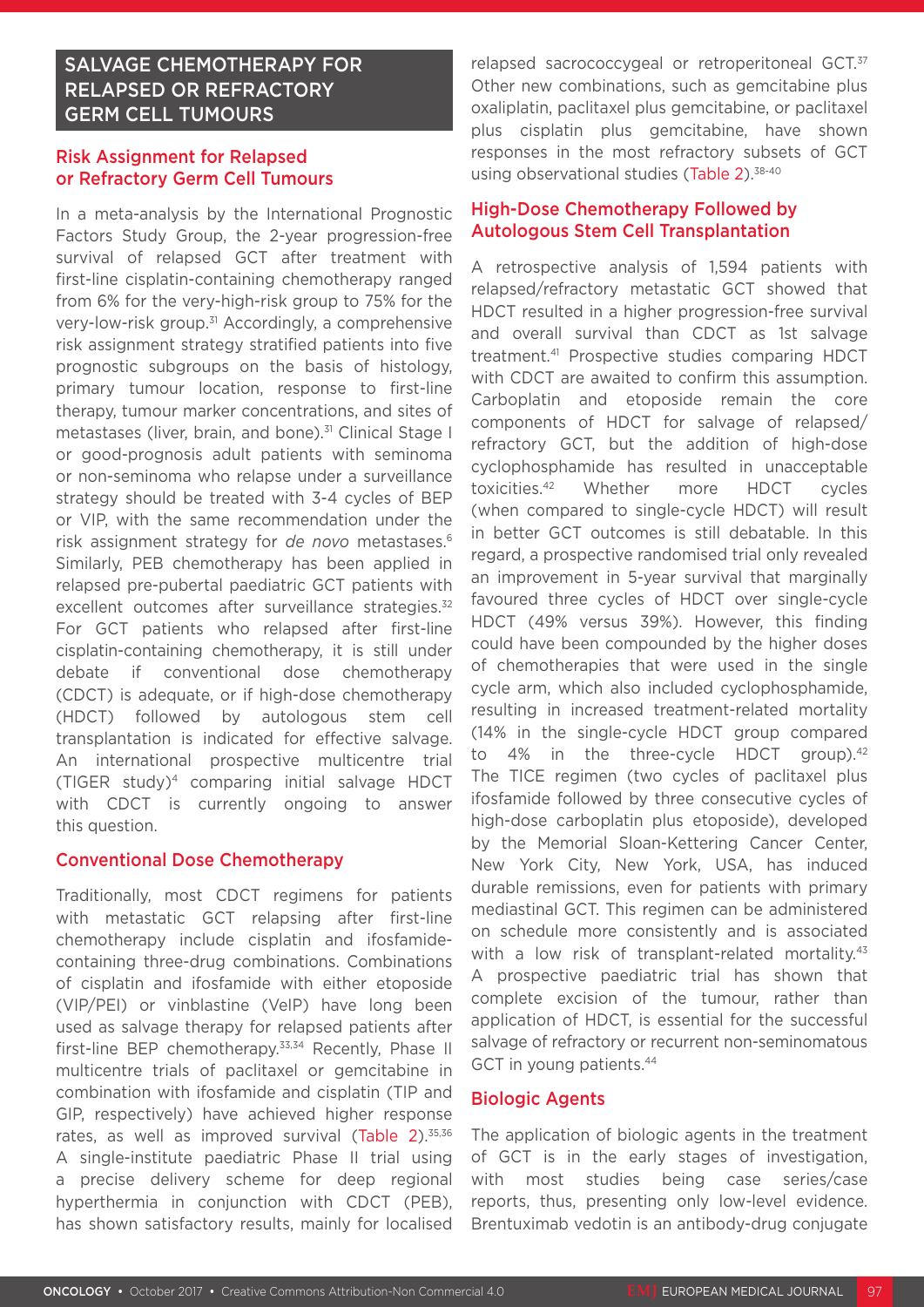consisting of the chimeric antibody SGN-30 (cAC10), which is chemically conjugated to a synthetic analogue (monomethyl auristatin E) of the anti-tubulin agent dolastatin. Brentuximab vedotin targets the CD30 antigen, the expression of which is prevalent in GCT, especially in embryonal carcinoma and mixed GCT, suggesting its potential use in the treatment of GCT. In a Phase II single-centre trial, brentuximab vedotin was given to patients with CD30-expressing GCT as salvage therapy after at least two cisplatin-based regimens, including HDCT.<sup>45</sup> Among nine patients enrolled, there was one complete response, one partial response (>80% tumour reduction), and eight patients experienced serum tumour marker reduction after 1st cycle treatment. Five patients lost the tumour marker response after 2nd cycle treatment. It is uncertain if earlier incorporation of brentuximab vedotin will yield a better response in GCT patients.

Numerous biologic agents have been tested, mainly for chemotherapy-resistant GCT, with targets including the HER receptor family and c-KIT/ stem cell factor pathway. Anti-angiogenic agents, the multitargeted tyrosine kinase, and poly (ADP-ribose) polymerase inhibitors, among others, have been investigated.46 Until recently, no clinically meaningful activity has been shown in most trials that have investigated these targeted therapies. Nonetheless, anecdotal complete responses have been documented, including for imatinib (a small molecule inhibitor of stem cell factor receptor), in a patient with chemoresistant disseminated seminoma, and for sunitinib (a small molecule inhibitor of vascular endothelial growth factor receptor, platelet-derived growth factor receptor, stem cell factor receptor, and colony stimulation factor receptor-1) in a patient with heavily pretreated mixed embryonal carcinoma/ yolk sac tumour.47,48 Furthermore, bevacizumab, a monoclonal anti-vascular endothelial growth factor antibody, has been incorporated into HDCT schedules and showed encouraging results in heavily pretreated and refractory GCT patients.<sup>49</sup> Thalidomide, which has anti-angiogenic properties as well as immunomodulatory and anti-proliferative effects, has been shown to have single-agent activity in cisplatin-refractory GCT.50

Immune checkpoint inhibition may represent an effective strategy in poor-risk GCT since high expression of the cancer biomarker PD-L1 in GCT is correlated with worse progression-free survival and overall survival.<sup>51</sup> Nivolumab treatments have induced a durable response in a platinum-refractory patient with non-seminomatous GCT.52 However, pembrolizumab treatments in a Phase II trial, with enrolment of 12 patients with metastatic non-seminomatous GCT progressed after first-line cisplatin/etoposide and/or subsequent salvage treatment including HDCT, showed no complete or partial responses, with two patients achieving stable disease at 12 and 9 weeks, respectively.<sup>53</sup>

#### High-Dose Chemotherapy with Post-Transplant Prophylactic or Pre-Emptive Targeted Chemotherapy

The efficacy of post-transplant maintenance therapy with targeted chemotherapy agents has been well demonstrated in subsets of haematologic malignancies, either as prophylactic or as pre-emptive strategies. Such an approach may be a useful strategy using CDCT regimens or biologic agents in relapsed/refractory GCT after HDCT. Our preliminary unpublished data indicate that treatment with a gemcitabine/oxaliplatin regimen, various targeted agents, and other chemotherapy agents resulted in 5/5 objective responses (2 partial and 3 complete), including three cases of relapsed/refractory GCT patients with high or very high International Prognostic Factors Study Group scores that maintained long-term disease-free survival (Table 3).

# CHEMOTHERAPY FOR NON-GERM CELL TUMOUR MALIGNANT TRANSFORMATION

Derived from totipotent germ cells, GCT are capable of evolving into leukaemia or variable non-GCT solid somatic malignancies. These unique scenarios can occur in GCT patients from any primary site, although it is most common in cases of non-seminomatous GCT arising from the mediastinum.54,55 Although chemotherapeutic agents for GCT, including etoposide/cisplatin, may effect leukaemogenesis, reported GCTassociated haematologic malignancies have evolved concurrently with, or shortly after, the GCT diagnosis.8,55 GCT-associated haematologic malignant cells are thought to derive from GCT and spread into the blood, bone marrow, and extramedullary sites.<sup>55</sup> The pathology of GCT-associated haematologic malignancies is quite distinct; acute megakaryoblastic leukaemia and myelodysplastic syndrome are the most common pathologies, but malignant histiocytosis/ histiocytic sarcoma are relatively over-represented.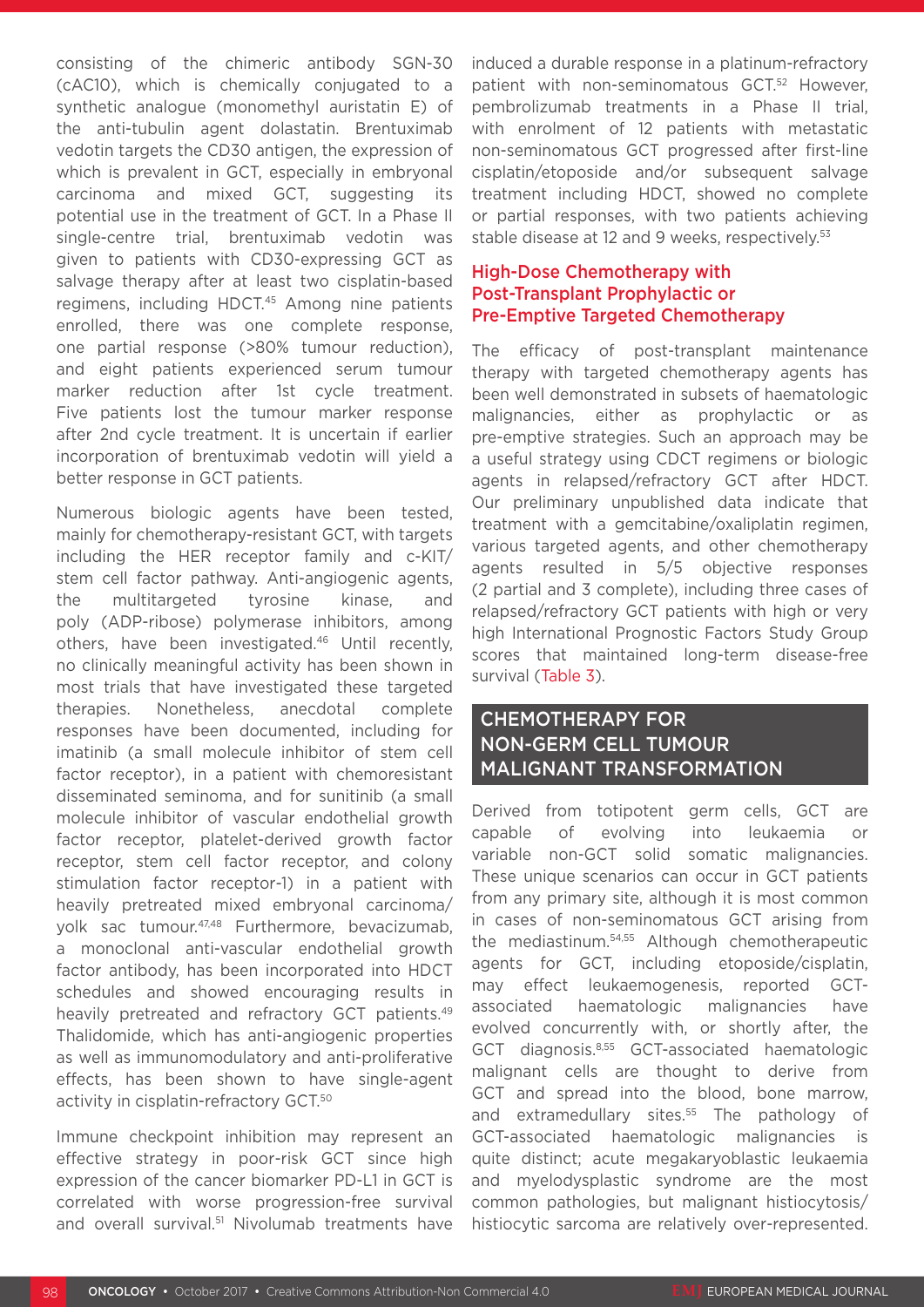| Pt#/Age/Sex | Initial diagnosis | First-line       | Salvage status              | Salvage treatment     | Outcome after<br>salvage |
|-------------|-------------------|------------------|-----------------------------|-----------------------|--------------------------|
| No.1/24 Y/M | Med-MGCT          | BEPx4-ST         | MH/HS                       | tha/CHOPx6-PBSCT-tha  | DOD 2 years              |
| No.2/25 Y/M | Med-MGCT          | ST-BEPx4-EPx2-RT | Med/Skull<br>base relapse   | TICE-tha              | NED > 3.5 years          |
| No.3/17 Y/M | UP-YST (Bo/LN/Lu) | BEPx4            | Refractory<br>(Bo/LN/Lu)    | TICE-tha-GO-pazopanib | DOD 1 year<br>10 months  |
| No.4/15 Y/F | RP-YST            | ST-BEPx4         | RP relapse                  | EPx2-TICE-ST          | NED >2.5 years           |
| No.5/24 Y/M | T-MGCT (LN/Lu)    | BEPx4-ST         | Refractory                  | TICE-GOx4-ST-GOx2     | NED >2 years             |
| No.6/24 Y/M | T-EC (Bo/LN)      | ST-BEPx4         | Refractory<br>(Bo/Li/LN/Lu) | TICE-GOx3-BV          | DOD 9 months             |

#### Table 3: Stem cell therapy combined with conventional dose chemotherapy and target therapy for salvage.

BEP: bleomycin etoposide cisplatin regimen; Bo/Li/LN/Lu: bone/liver/lymph node/lung metastases; BV: brentuximab vedotin; DOD: died of disease; EP: etoposide cisplatin regimen; F: female; GO: gemcitabine oxaliplatin regimen; M: male; Med-MGCT: mediastinal malignant mixed germ cell tumour; MH/HS: malignant histiocytosis/histiocytic sarcoma; NED: no evidence of disease; Pt#: patient number; PBSCT: peripheral blood stem cell transplant; RP-YST: retroperitoneal primary yolk sac tumour; ST: surgical treatment; tha/CHOP: daily thalidomide plus cyclic cyclophosphamide adriamycin oncovin prednisolone regimen; tha: thalidomide regimen; T-EC: testicular pure embryonal carcinoma; TICE: paclitaxel ifosfamide carboplatin etoposide regimen; T-MGCT: testicular malignant mixed germ cell tumour; UP-YST: unknown primary yolk sac tumour.

The clinical course of GCT-associated haematologic malignancies is very aggressive, with patients either dying before treatment, not responding to antileukaemic therapy, or achieving only short remissions.8 The prognosis is extremely poor, with patients almost invariably dying within 16 months (median survival: 5 months) after diagnosis. Two large retrospective studies involving patients with therapy-related myeloid malignancies showed that allogeneic stem cell therapy resulted in a 22% 5-year and 35% 3-year overall survival.56,57 For patients who have achieved remission after antileukaemic therapy, immediate allogeneic stem cell transplantation should be considered, as case reports of such an approach showed efficacy in GCT-associated acute megakaryoblastic leukaemia and myelodysplastic syndrome.58,59 A patient with mediastinal non-seminomatous GCT-associated malignant histiocytosis/histiocytic sarcoma experienced much longer survival and a good quality of life with the use of thalidomide plus CHOP (cyclophosphamide, adriamycin, vincristine, prednisolone) chemotherapy, followed by alemtuzumab-containing reduced-intensity matched unrelated peripheral blood stem cell transplantation (Table 3).<sup>60</sup>

GCT-associated somatic malignant transformations include various carcinomas and sarcomas. Aggressive surgery is the most important treatment for curative intent.<sup>61</sup> Among patients with unresectable GCT-associated primitive neuroectodermal tumours, the CAV-IE chemotherapy regimen (cyclophosphamide, doxorubicin, and vincristine alternating with ifosfamide plus etoposide), originally used for the Ewing's sarcoma family of tumours, may result in better outcomes.<sup>62</sup> However, neither GCT-type regimens nor those currently in use for specific somatic malignancies (with the exception of primitive neuroectodermal tumours) have shown efficacy in improving the outcomes of unresectable non-GCT somatic malignancies.<sup>61</sup> Other novel strategies are needed to improve the prognosis of these particular GCT scenarios.

#### LATE EFFECTS OF CHEMOTHERAPY

The late effects experienced by long-term survivors after cisplatin-based regimens have been reviewed recently.2 The ototoxicity, especially in children, may result in impaired language development or hearing loss. The nephrotoxicity may cause an irreversible decrease in renal function in men with testicular GCT. The neurotoxicity, such as paraesthesia, is more often seen in adult survivors of GCT than in children. The increased prevalence of restrictive lung disease was noted in testicular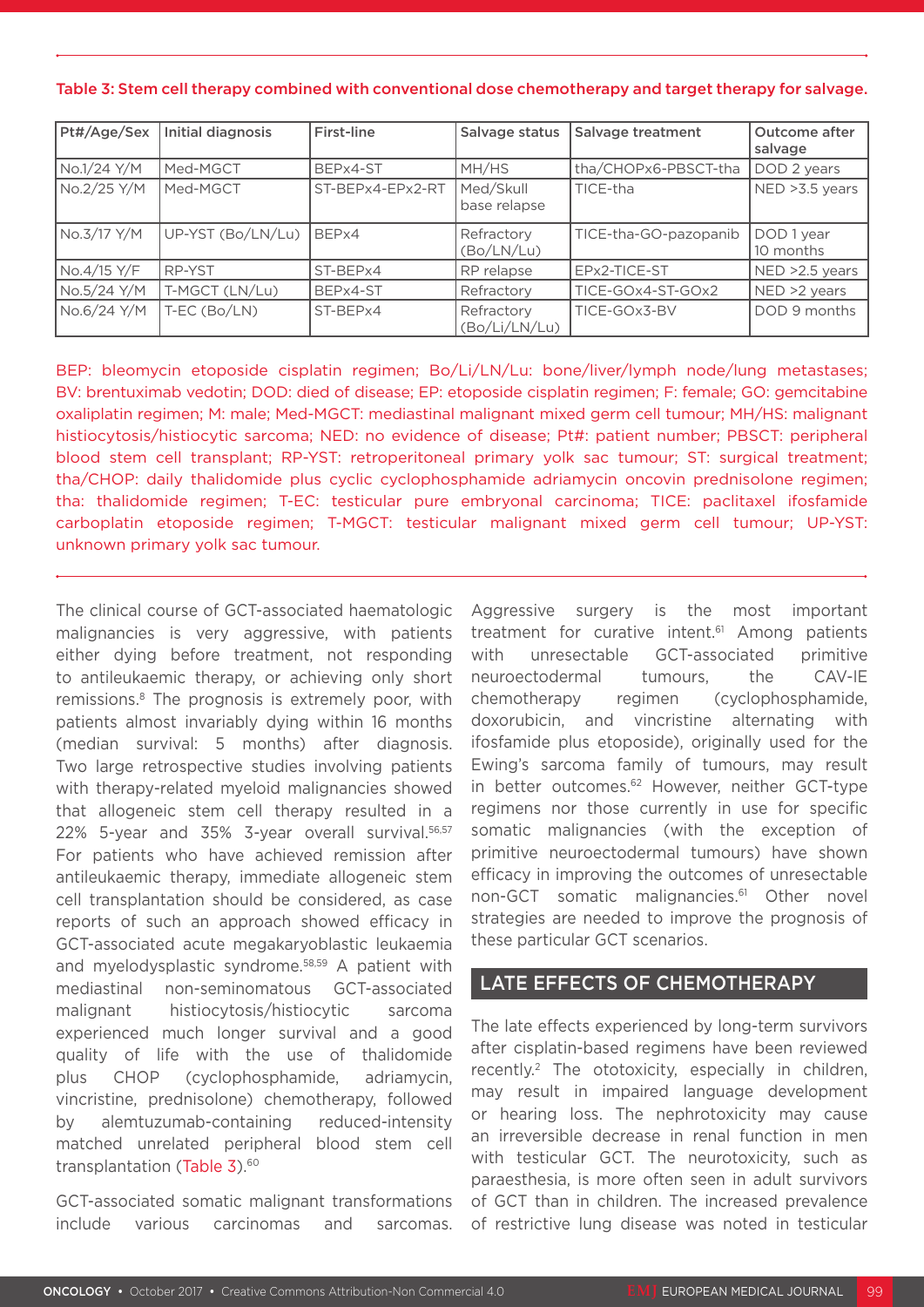GCT survivors. Also, the increased risk of cardiovascular disease and 2nd malignancy has been shown in testicular GCT survivors.

#### BIOLOGY OF CHEMOTHERAPY

Numerous genetic and epigenetic mechanisms have been implicated in GCT, such as gains of chromosome arm 12p, reciprocal loss of heterozygosity (RLOH) (arm level deletions with a compensatory reciprocal amplification), high intrinsic potential of cellular apoptotic propensity (so-called mitochondrial priming), missense *KRAS* mutations, activating *KIT* mutations (specific to seminomas only), as well as wild-type *TP53*. 63 Wild-type functional *TP53*, RLOH, and high mitochondrial priming in GCT may cause a fundamental apoptotic propensity and contribute to the extreme sensitivity of GCT to cisplatin-containing chemotherapy regimens at initial diagnosis.

Plausible causal events that lead to the development of cisplatin-resistance in GCT have been proposed, which include continued progression of RLOH copy number events and loss of pluripotency markers (such as NANOG and POU5F1), as well as acquired mutations in the XRCC2, PIK3CA, AKT, KRAS, and NRAS genes.<sup>2,63</sup> Targeting these events in GCT with biological therapies is yet to be explored.

#### FUTURE DIRECTIONS

Complex multimodal strategies are required for the successful management of GCT. It is highly advisable that GCT patients are treated in expert centres. The future goal of first-line chemotherapy for GCT is to extend the success of treatment and reduce the treatment burden so that the quality of life of GCT long-term survivors can be enhanced. Collaboration between paediatric and adult oncology professionals is essential to improve the outcome of adolescents and young adults with GCT. The development of novel chemotherapy, targeted therapy, and immune therapy, either alone or in combination, is urgently anticipated to successfully salvage relapsed and refractory GCT.

#### REFERENCES

1. Olsen TA et al. Pediatric and adolescent extracranial germ cell tumors: The road to collaboration. J Clin Oncol. 2015;33(27): 3018-28.

2. Shaikh F et al. Paediatric extracranial germ-cell tumours. Lancet Oncol. 2016; 17(4):e149-62.

3. Cost NG et al. A comparison of pediatric, adolescent, and adult testicular germ cell malignancy. Pediatr Blood Cancer. 2014;61(3):446-51.

4. Feldman DR et al. Is high dose therapy superior to conventional dose therapy as initial treatment for relapsed germ cell tumors? The TIGER trial. J Cancer. 2011; 2:374-7.

5. Albers P et al. EAU guidelines on testicular cancer: 2011 update. Eur Urol. 2011;60(2):304-19.

6. Beyer J et al. Maintaining success, reducing treatment burden, focusing on survivorship: highlights from the third European consensus conference on diagnosis and treatment of germ-cell cancer. Ann Oncol. 2013;24(4):878-88.

7. Einhorn LH, Donohue J. Cisdiamminedichloroplatinum, vinblastine, and bleomycin combination chemotherapy in disseminated testicular cancer. Ann Intern Med. 1977;87(3):293-8.

8. Hartmann JT et al. Hematologic disorders associated with primary mediastinal nonseminomatous germ cell tumors. J Nat Cancer Inst. 2000;92(1): 54-61.

9. Giannatempo P et al. Treatment and clinical outcomes of patients with teratoma with somatic-type malignant transformation: An international collaboration. J Urol. 2016;196(1):95-100.

10. "Testis", Edge SB et al. (eds), AJCC Cancer Staging Manual (2010) 7<sup>th</sup> edition, New York: Springer, pp.469-78.

11. Prat J; FIGO Committee on Gynecologic Oncology. Staging classification for cancer of the ovary, fallopian tube, and peritoneum. Int J Gynaecol Obstet. 2014; 124(1):1-5.

12. Norris HJ et al. Immature (malignant) teratoma of the ovary: A clinical and pathologic study of 58 cases. Cancer. 1976;37(5):2359-72.

13. Marina NM et al. Complete surgical excision is effective treatment for children with immature teratomas with or without malignant elements: A Pediatric Oncology Group/Children's Cancer Group Intergroup Study. J Clin Oncol. 1999;17(7):2137-43.

14. Pashankar F et al. Is adjuvant chemotherapy indicated in ovarian immature teratomas? A combined data analysis from the Malignant Germ Cell Tumor International Collaborative. Cancer. 2016;122(2):230-7.

15. Frazier AL et al. Revised risk

classification for pediatric extracranial germ cell tumors based on 25 years of clinical trial data from the United Kingdom and United States. J Clin Oncol. 2015;33(2):195-201.

16. International Germ Cell Cancer Collaborative Group. International Germ Cell Consensus Classification: A prognostic factor-based staging system for metastatic germ cell cancers. J Clin Oncol. 1997;15(2):594-603.

17. Horwich A et al. Second cancer risk and mortality in men treated with radiotherapy for stage I seminoma. Br J Cancer. 2014;110(1):256-63.

18. Williams SD et al. Treatment of disseminated germ-cell tumors with cisplatin, bleomycin and either vinblastine or etoposide. N Engl J Med. 1987;316(23):1435-40.

19. Horwich A et al. Randomized trial of bleomycin, etoposide, and cisplatin compared with bleomycin, etoposide, and carboplatin in good-prognosis metastatic nonseminomatous germ cell cancer: A Multiinstitutional Medical Research Council/European Organization for Research and Treatment of Cancer Trial. J Clin Oncol. 1997;15(5):1844-52.

20. Grimison PS et al. Comparison of two standard chemotherapy regimens for good-prognosis germ cell tumors: Updated analysis of a randomized trial. J Natl Cancer Inst. 2010;102(16):1253-62.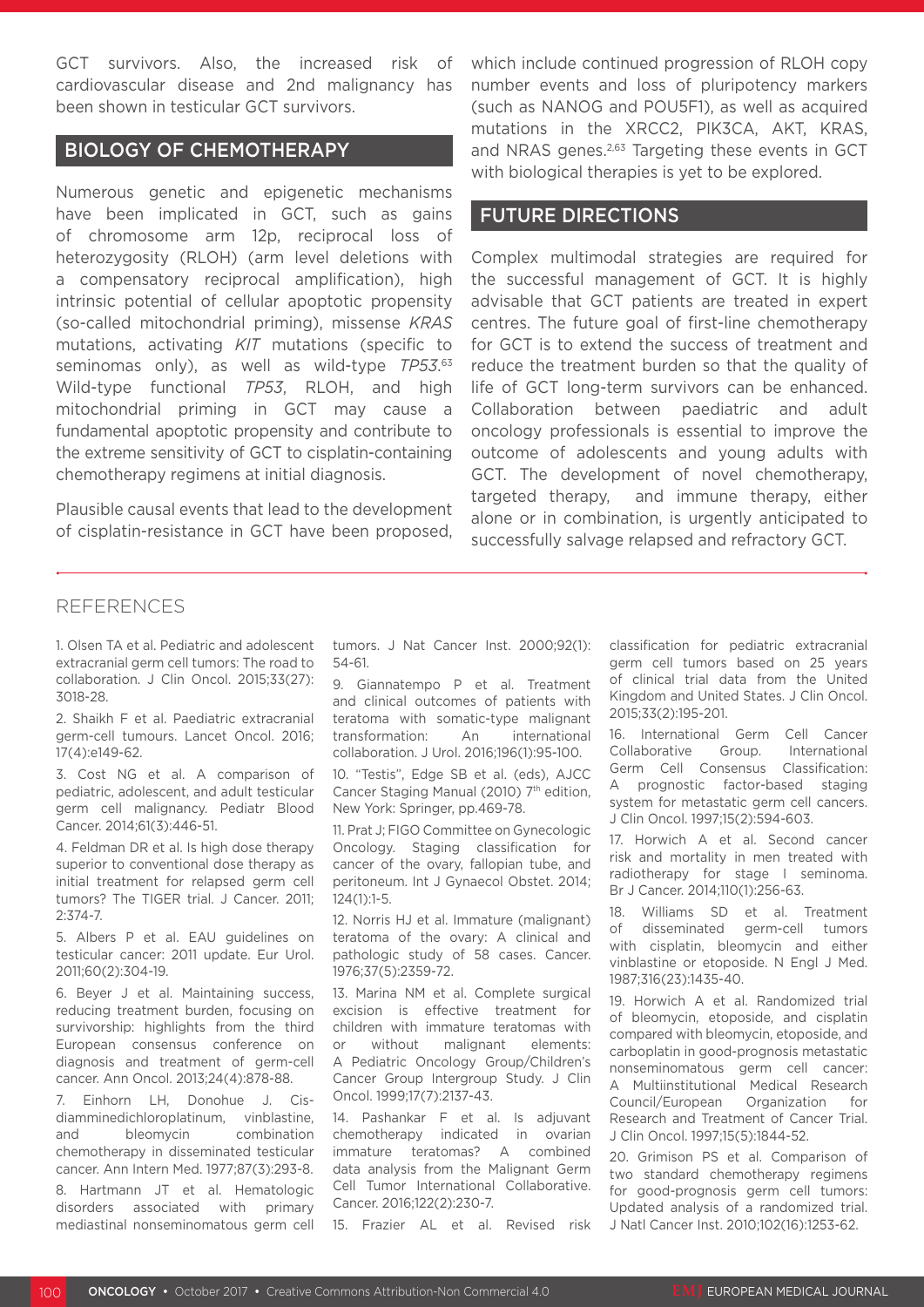21. Rogers PC et al. Treatment of children and adolescents with stage II testicular and stages I and II ovarian malignant germ cell tumors: A Pediatric Intergroup Study--Pediatric Oncology Group 9048 and Children's Cancer Group 8891. J Clin Oncol. 2004;22(17):3563-9.

22. Nichols CR et al. Randomized comparison of cisplatin and etoposide and either bleomycin or ifosfamide in treatment of advanced disseminated germ cell tumors: An Eastern Cooperative Oncology Group, Southwest Oncology Group, and Cancer and Leukemia Group B Study. J Clin Oncol. 1998;16(4):1287-93.

23. Ranganath P et al. Perioperative morbidity and mortality associated with bleomycin in primary mediastinal nonseminomatous germ cell tumor. J Clin Oncol. 2016;34(36):4445-6.

24. Oliver RT et al. Radiotherapy versus single-dose carboplatin in adjuvant treatment of stage I seminoma: A randomised trial. Lancet. 2005;366(9482):293-300.

25. Kondagunta GV et al. Relapse-free and overall survival in patients with pathologic stage ii nonseminomatous germ cell cancer treated with etoposide and cisplatin adjuvant chemotherapy. J Clin Oncol. 2004;22(3):464-7.

26. Mann JR et al. The United Kingdom Children's Cancer Study Group's second germ cell tumor study: Carboplatin, etoposide, and bleomycin are effective treatment for children with malignant extracranial germ cell tumors, with acceptable toxicity. J Clin Oncol. 2000; 18(22):3809-18.

27. Malogolowkin MH et al. Pilot study of cisplatin, etoposide, bleomycin, and escalating dose cyclophosphamide therapy for children with high risk germ cell tumors: A report of the children's oncology group (COG). Pediatr Blood Cancer. 2013;60(10):1602-5.

28. Feldman DR et al. Paclitaxel, ifosfamide, and cisplatin efficacy for first-line treatment of patients with intermediate- or poor-risk germ cell tumors. J Clin Oncol. 2016;34(21): 2478-83.

29. Beyer J. Miracles don't happen anymore. Ann Oncol. 2014;25(9):1679-80. 30. Fizazi K et al. Personalised chemotherapy based on tumour marker decline in poor prognosis germcell tumours (GETUG 13): A phase 3, multicentre, randomised trial. Lancet Oncol. 2014;15(13):1442–50.

31. Lorch A et al. Prognostic factors in patients with metastatic germ cell tumors who experienced treatment failure with cisplatin-based first-line chemotherapy. J Clin Oncol. 2010;28(33):4906-11.

32. Billmire DF et al. Surveillance after initial surgery for pediatric and adolescent girls with stage I ovarian germ cell tumors: Report from the Children's Oncology Group. J Clin Oncol. 2014;32(5):465-70.

33. Necchi A et al. Modified cisplatin, etoposide, and ifosfamide (PEI) salvage therapy for male germ cell tumors: Long-term efficacy and safety outcomes. Ann Oncol. 2013;24(11):2887-92.

34. Loehrer PJ Sr et al. Vinblastine plus ifosfamide plus cisplatin as initial salvage therapy in recurrent germ cell tumor. J Clin Oncol. 1998;16(7):2500-4.

35. Kondagunta GV et al. Combination of paclitaxel, ifosfamide, and cisplatin is an effective second-line therapy for patients with relapsed testicular germ cell tumors. J Clin Oncol. 2005;23(27):6549-55.

36. Fizazi K et al. Combining gemcitabine, cisplatin, and ifosfamide (GIP) is active in patients with relapsed metastatic germ-cell tumors (GCT): A prospective multicenter GETUG phase II trial. Ann Oncol. 2014;25(5):987-91.

37. Wessalowski R et al. Regional deep hyperthermia for salvage treatment of children and adolescents with refractory or recurrent non-testicular malignant germ-cell tumours: an open-label, nonrandomised, single-institution, phase 2 study. Lancet Oncol. 2013;14(9):843-52.

38. Kollmannsberger C et al. Combination chemotherapy with gemcitabine plus oxaliplatin in patients with intensively pretreated or refractory germ cell cancer: A study of the German Testicular Cancer Study Group. J Clin Oncol. 2004;22(1): 108-14.

39. Einhorn LH et al. Phase II study of paclitaxel plus gemcitabine salvage chemotherapy for germ cell tumors after progression following high-dose chemotherapy with tandem transplant. J Clin Oncol. 2007;25(5):513-6.

40. Necchi A et al. Combination of paclitaxel, cisplatin, and gemcitabine (TPG) for multiple relapses or platinumresistant germ cell tumors: Long-term outcomes. Clin Genitourin Cancer. 2014; 12(1):63-9.e1.

41. Lorch A et al. Conventional-dose versus high-dose chemotherapy as first salvage treatment in male patients with metastatic germ cell tumors: Evidence from a large international database. J Clin Oncol. 2011;29(16):2178-84.

42. Lorch A et al. Sequential versus single high-dose chemotherapy in patients with relapsed or refractory germ cell tumors: Long-term results of a prospective randomized trial. J Clin Oncol. 2012;30(8):800-5.

43. Feldman DR et al. TI-CE highdose chemotherapy for patients with previously treated germ cell tumors: Results and prognostic factor analysis. J Clin Oncol. 2010;28(10):1706-13.

44. Faure-Conter C et al. Salvage therapy

for refractory or recurrent pediatric germ cell tumors: The French SFCE experience. Pediatr Blood Cancer. 2014;61(2):253-9.

45. Necchi A et al. Brentuximab vedotin in CD30-expression germ cell tumors after chemotherapy failure. Clin Genitourin Cancer. 2016;14(4):261-4.e4.

46. Oing C et al. Investigational targeted therapies for the treatment of testicular germ cell tumors. Expert Opin Investig Drugs. 2016;25(9):1033-43.

47. Pedersini R et al. Complete response after treatment with imatinib in pretreated disseminated testicular seminoma with overexpression of c-KIT. Lancet Oncol. 2007;8(11):1039-40.

48. Subbiah V et al. Next generation sequencing analysis of platinum refractory advanced germ cell tumor sensitive to Sunitinib (Sutent®) a VEGFR2/PDGFRβ/ckit/ FLT3/RET/CSF1R inhibitor in a phase II trial. J Hematol Oncol. 2014;7:52.

49. Nieto Y et al. Bevacizumab/high-dose chemotherapy with autologous stemcell transplant for poor-risk relapsed or refractory germ-cell tumors. Ann Oncol. 2015;26(10):2125-32.

50. Rick O et al. Activity of thalidomide in patients with platinum-refractory germ-cell tumours. Eur J Cancer. 2006;42(12):1775-9.

51. Cierna Z et al. Prognostic value of programmed-death-1 receptor (PD-1) and its ligand 1 (PD-L1) in testicular germ cell tumors. Ann Oncol. 2016;27(2):300-5.

52. Chi EA, Schweizer MT. Durable response to immune checkpoint blockade in a platinum-refractory patient With nonseminomatous germ cell tumor. Clin Genitourin Cancer. 2017. [Epub ahead of print].

53. Adra N et al. Phase II trial of pembrolizumab in patients (pts) with incurable platinum refractory germ cell tumours (GCT). J Clin Oncol. 2017; 35(15):4520.

54. Donadio AC et al. Chemotherapy for teratoma with malignant transformation. J Clin Oncol. 2003;21(23):4285-91.

55. Nichols CR et al. Hematologic neoplasia associated with primary mediastinal germ-cell tumors. N Engl J Med. 1990;322(20):1425-9.

56. Litzow MR et al. Allogeneic transplantation for therapy-related myelodysplastic syndrome and acute myeloid leukemia. Blood. 2010;115(9): 1850-7.

57. Kröger N et al. Risk factors for therapyrelated myelodysplastic syndrome and acute myeloid leukemia treated with allogeneic stem cell transplantation. Haematologica. 2009;94(4):542-9.

58. Hiramatsu H et al. Successful treatment of a patient with Klinefelter's syndrome complicated by mediastinal